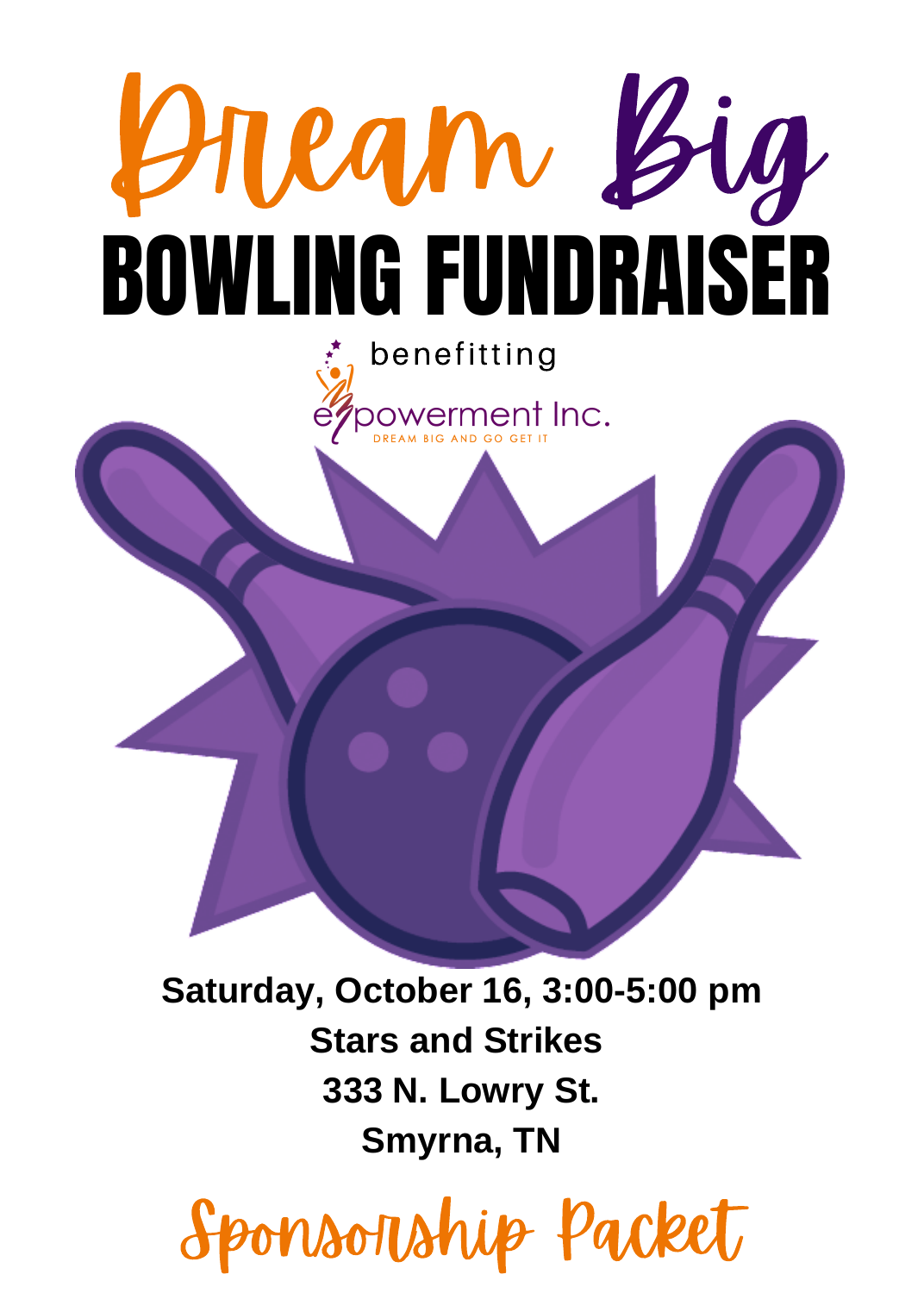# Who We Are

eMpowerment Inc. is a youth development organization that strives to make a positive impact in the lives of teens through educational opportunities and on-line resources. The mission of eMpowerment Inc. is to equip young people with the knowledge and confidence to make positive life choices. Our goal is to develop young leaders through education and empowerment and create a well-informed community to provide support for the development and success of young men and women. eMpowerment Inc. focuses on two concentrated areas in order to accomplish its mission, life skills and leadership development. Life Skills refer to positive behavior and practices that allow individuals to successfully confront and conquer the demands and challenges of everyday life. Leadership is the ability to gain the confidence, respect and loyalty of your peers toward a common goal and inspire them to dream, learn, do and become more in return. We operate in-school programming in southeast Nashville MNPS middle and high schools on self esteem/character building, future planning, college prep, financial literacy and leadership. We also award an annual academic scholarship to an MNPS student valued at \$1000 or more.

# What our School Partners Say

Wright Middle School is in its third year of partnership with eMpowerment Inc. Throughout our partnership, we have been able to host a guest speaker and Black History Month presentation. We have also had 25 young women in need of guidance, mentorship, encouragement, and empowerment to go through the GEM club program. The feedback from the girls was very positive and the teacher who supported this club was quoted as saying "I loved being a part of GEM! It was an amazing experience!"

In addition to mentorship, eMpowerment Inc. has supported the students and families of Wright Middle School through donation of high need items. Each year we have received stuffed backpacks so that all of our students can start the year with everything they need. Each year during the holiday season, eMpowerment Inc. adopts all of our students experiencing homelessness and provides them a blanket, hat, and gloves as a holiday gift. These donations help support our students feel supported and cared for, which in turn creates positive outcomes in school.

My experience working with Janelle has been overwhelmingly positive. She is always willing to try new things and is flexible and creative. When Janelle learned that we were establishing a teachers lounge in our building, she showed up a few days later with decor, art, and table dressings to make the room truly warm and welcoming. Each small detail helps our staff be able to relax and decompress when they come into the space. Janelle is good at noticing the small things that have a big impact.



I am truly grateful for the partnership between Wright Middle School and eMpowerment Inc.I



School-community partnerships play an essential role in the success of the school and students. For over four years I was able to witness first-hand the impact that eMpowerment Inc. had on our school community. Janelle and her team went above any beyond, supporting our students, families, and staff. Through our partnership, we were able to provide a safe space for girls to talk and bond, offer college and career activities, bring in motivational speakers, and ensure that students had basic needs such as school supplies. I am thankful for organizations like eMpowerment inc. and their investment in our youth.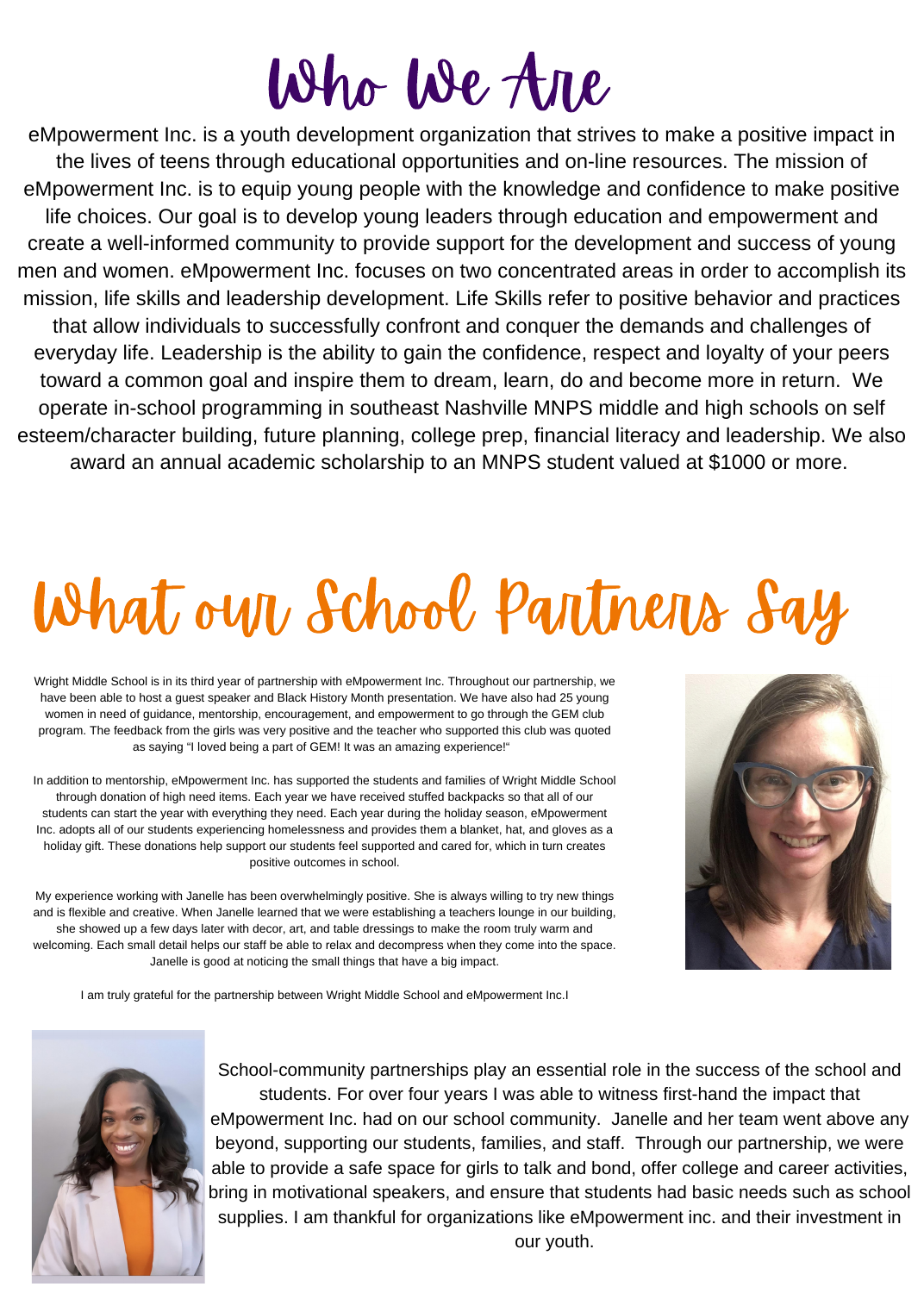# **Dream Big BOWLING FUNDRAISER**

Our available sponsorships provide companies and organizations with an opportunity to enjoy a fun team outing and support an important cause. Maybe you'd like to challenge another department within your company or even another organization. Or just come out for a fun day with friends, beat your personal best and take home one of several awards. Sponsored lane includes 1.5 hours of bowling, 2 hrs. unlimited arcade, shoe rental, lunch and soft drinks.

## DREAM BIG PRESENTING SPONSOR \$5000

Four premium lanes reserved for 4 teams of 5 bowlers Branding as Presenting Sponsor on event signage, website, printed materials, newsletter & social media (including Facebook Ad) Marketing Booth and/or Exclusive signage at check-in (provided by Sponsor) Goodie bag recognition (provided by Sponsor) Opportunity to speak at the event Commemorative team photo to be provided post event First Right of Refusal for 2022 Bowling Fundraiser

#### STRIKE SPONSOR \$2500

Three lanes reserved for 3 teams of 5 bowlers Branding on event signage, website, printed materials, newsletter & social media Goodie bag recognition (provided by Sponsor) Verbal recognition at the event Commemorative team photo to be provided post event

### SPARE SPONSOR \$1000

Two lanes reserved for 2 teams of 5 bowlers Newsletter, website and social media recognition Goodie bag recognition (provided by Sponsor) Name and logo on lane signage Commemorative team photo to be provided post event

## SPLIT SPONSOR \$500

One lane reserved for 1 team of 5 bowlers Newsletter and social media recognition) Name and logo on lane signage Commemorative team photo to be provided post event



#### PIN SPONSOR \$250

One lane reserved for 1 team of 5 bowlers Name and logo on lane signage Commemorative team photo to be provided post event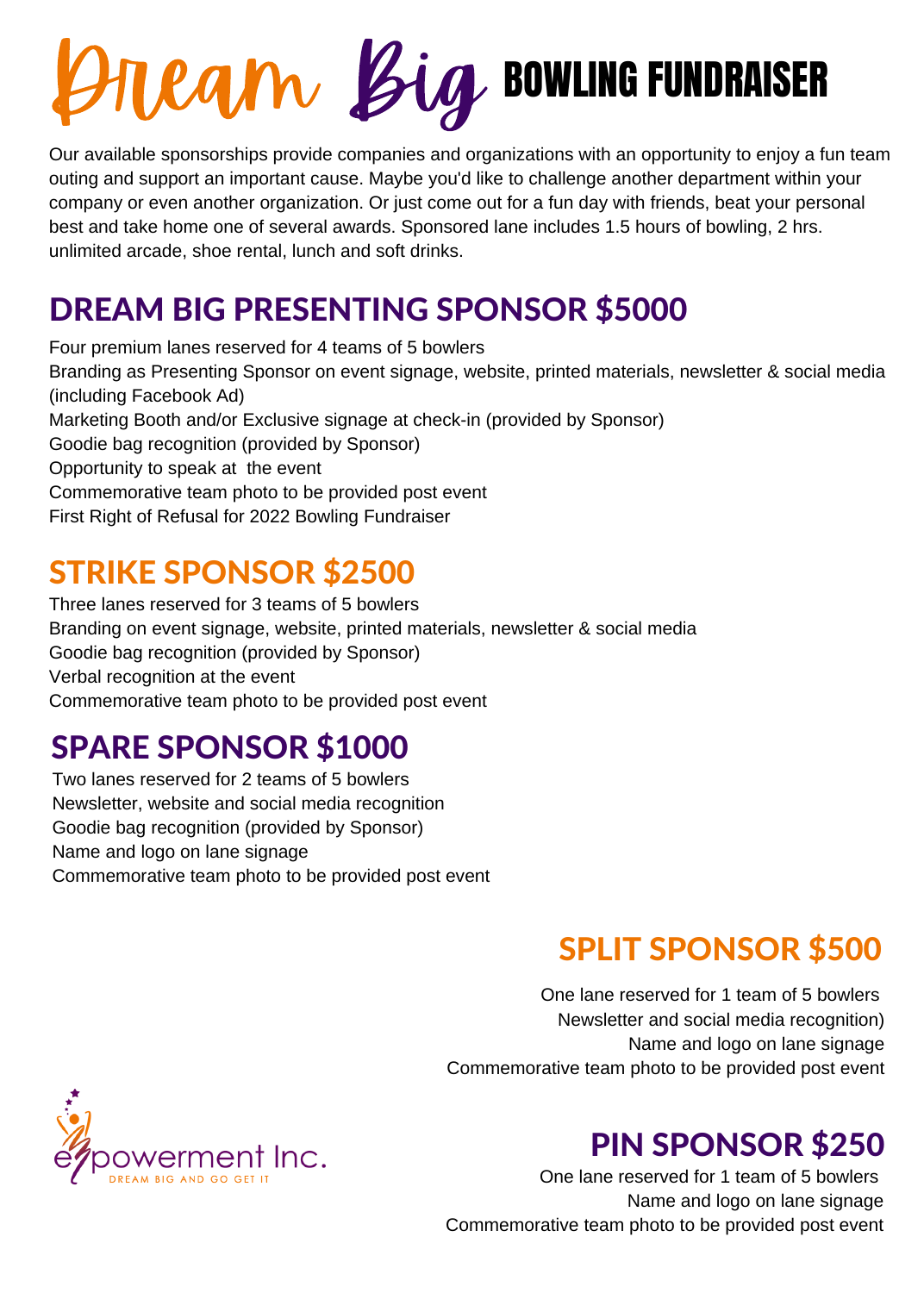

#### Dream Big Bowling Fundraiser Sponsorship Agreement **Submission Deadline: October 5, 2021**

| <b>CONTACT NAME</b> |              |
|---------------------|--------------|
| <b>COMPANY</b>      |              |
| <b>WEBSITE</b>      |              |
| <b>EMAIL</b>        | <b>PHONE</b> |

BOWLING TEAM NAME: (please provide names on team members form:

SPONSORSHIP LEVEL: Please circle your sponsor level selection below:

**Dream Big (Presenting) Sponsor** \$5,000 donation (four premium lanes)

**Strike Sponsor** \$2,500 donation (three lanes)

**Spare Sponsor** \$1,000 donation (two lanes)

**Split Sponsor** \$500 donation (one lane)

**Pin Sponsor** \$250 donation

Total Donation Amount:

PLEASE COMPLETE THE SPONSORSHIP AGREEMENT AND MAIL OR EMAIL WITH CHECK OR PAYMENT AGREEMENT TO:

JANELLE DOUGLAS (JDOUGLAS@EMPOWERTEENS.ORG) 2500 MURFREESBORO PIKE SUITE 105-345, NASHVILLE, TN 37211 **MAKE CHECK PAYABLE TO EMPOWERMENT INC.**

SPONSORSHIP MUST BE RECEIVED BY OCTOBER 5, 2021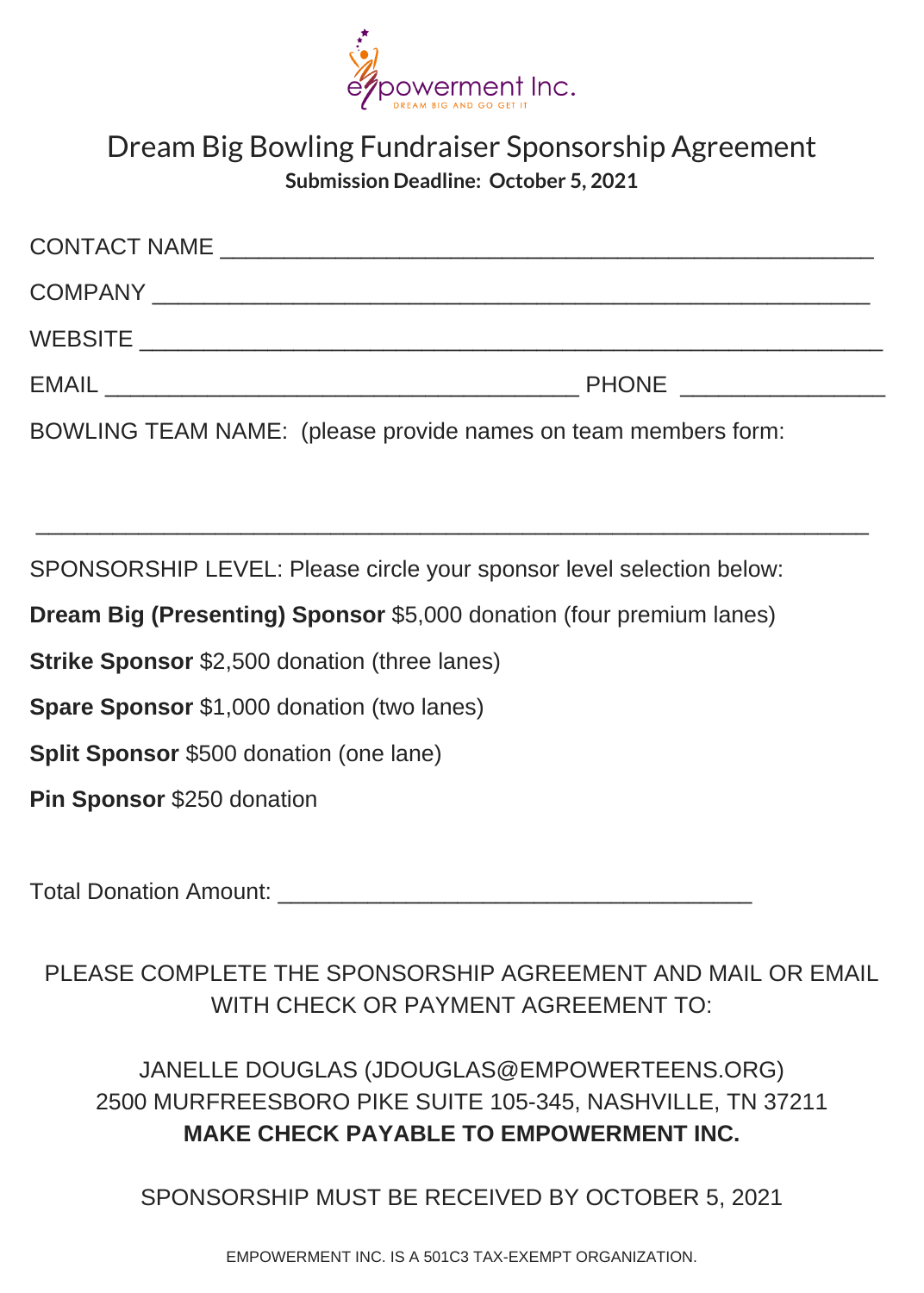

#### Dream Big Bowling Fundraiser Payment Agreement **Submission Deadline: October 5, 2021**

**\_\_\_\_\_\_ Check (Make Payable to eMpowerment Inc.)**

Mail to:

Janelle Douglas

CEO

eMpowerment Inc.

2500 Murfreesboro Pike

Suite 105-345

Nashville, TN 37217

\_**\_\_\_\_\_ Paypal**

Submit payment online at **www.paypal.me/empowerteens**

| Credit card (check one) ______ AMEX ______ VISA _____ MASTERCARD                                                |  |
|-----------------------------------------------------------------------------------------------------------------|--|
|                                                                                                                 |  |
|                                                                                                                 |  |
|                                                                                                                 |  |
|                                                                                                                 |  |
|                                                                                                                 |  |
|                                                                                                                 |  |
| CSC (3 digit code)                                                                                              |  |
|                                                                                                                 |  |
| Sponsorships are sold on a first come, first served basis and are NOT held until the receipt of sponsorship and |  |
| payment agreement. Please contact Janelle Douglas at jdouglas@empowerteens.org or 615.768.9891 with any         |  |
| questions or to process your donation over the phone.                                                           |  |